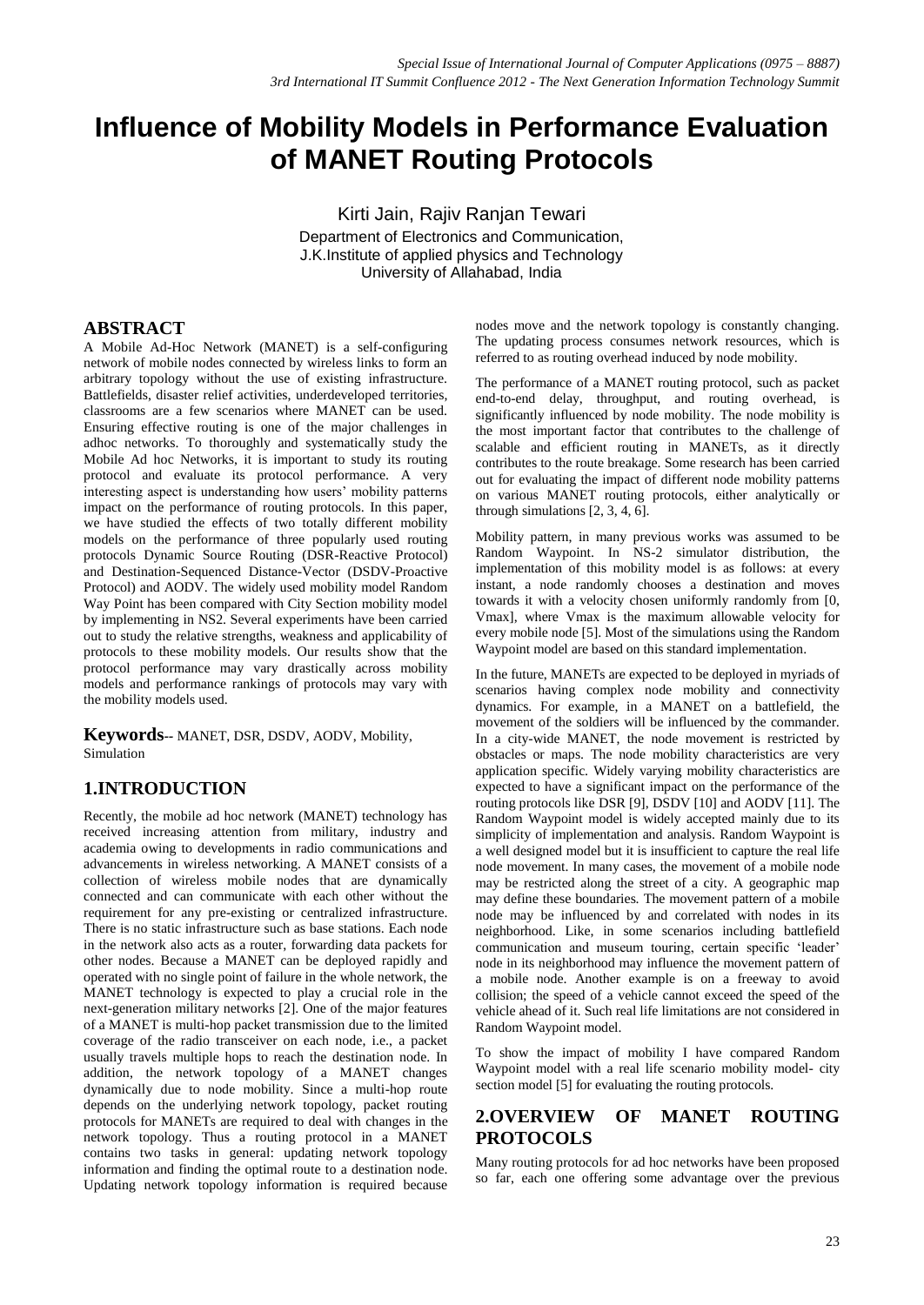approach. These algorithms differ in the approach used for searching a new route and/or modifying a known route, when hosts move. The ad hoc routing protocols may be generally categorized as table-driven (pro-active) and source initiated ondemand driven (reactive). The simulation results reported in several papers[1] show that normally on demand routing protocols have higher packet delivery ratio and need less routing messages than table-driven routing protocols. In this work we have used three common routing protocols for performance analysis DSDV (pro-active) and DSR, AODV (reactive).

#### *A. Destination-Sequenced Distance-Vector (DSDV*)

Perkins and Bhagwat introduced Destination-Sequenced Distance-Vector (DSDV) [10], one of the earliest ad hoc routing protocols. As many distance-vector routing protocols, it relies on the Bellman-Ford algorithm. Every mobile node maintains a routing table which contains the possible destinations in the network together with their distance in hop counts. Each entry also stores a sequence number which is assigned by the destination. Sequence numbers are used in the identification of stale entries and the avoidance of loops. In order to maintain routing table consistency, routing updates are periodically forwarded throughout the network. Two types of updates can be employed; full dump and incremental. A full dump sends the entire routing table to the neighbors and can require multiple network protocol data units (NPDUs). Incremental updates are smaller (must fit in a single packet) and are used to transmit those entries from the routing table which have changed since the last full dump update. When a network is stable, incremental updates are forwarded and full dump are usually infrequent. On the other hand, full dumps will be more frequent in a fast moving network. In addition to the routing table information, each route update packet contains a distinct sequence number assigned by the transmitter. The route labeled with the most recent (highest number) sequence number is used. The shortest route is chosen if any two routes have the same sequence number.

#### *B. Dynamic source routing (DSR)*

Johnson et al. propose one of the most widely known routing algorithms, called Dynamic Source Routing[9] which is an ''ondemand' 'algorithm and it has route discovery and route maintenance phases. Route discovery contains both route request and route reply messages. In the route discovery phase, when a node wishes to send a message, it first broadcasts a route request packet to its neighbors. Every node within a broadcast range adds their node id to the route request packet and rebroadcasts. Eventually, one of the broadcast messages will reach either the destination or a node which has a recent route to the destination. Since each node maintains a route cache, it first checks its cache for a route that matches the requested destination. Maintaining a route cache in every node reduces the overhead generated by a route discovery phase. If a route is found in the route cache, the node will return a route reply message to the source node rather than forwarding the route request message further. The first packet that reaches the destination node will have a complete route. DSR assumes that the path obtained is the shortest since it takes into consideration the first packet to arrive at the destination node. A route reply packet is sent to the source which contains the complete route from the source to the destination. Thus, the source node knows its route to the destination node and can initiate the routing of the data packets. The source caches this route in its route cache. In the route maintenance phase, route error and acknowledgements packets are used. DSR ensures the validity of the existing routes based on the acknowledgements received from the neighboring nodes that data packets have been transmitted to the next hop. Acknowledgement packets also

include passive acknowledgements as the node overhears the next hop neighbor is forwarding the packet along the route to the destination. A route error packet is generated when a node encounters a transmission problem which means that a node has failed to receive an acknowledgement. This route error packet is sent to the source in order to initiate a new route discovery phase. Upon receiving the route error message, nodes remove from their route caches the route entry using the broken link.

#### *C. Ad hoc on-demand distance vector (AODV)*

The AODV routing protocol was developed by Perkins and Royer [11] as an improvement to the Destination-Sequenced Distance-Vector (DSDV) routing algorithm. AODV aims to reduce the number of broadcast messages forwarded throughout the network by discovering routes on-demand instead of keeping complete up-to-date route information. A source node seeking to send a data packet to a destination node checks its route table to see if it has a valid route to the destination node. If a route exists, it simply forwards the packets to the next hop along the way to the destination. On the other hand, if there is no route in the table, the source node begins a route discovery process. It broadcasts a route request (RREQ) packet to its immediate neighbors and those nodes broadcast further to their neighbors until the request either reaches an intermediate node with a route to the destination or the destination node itself. The route request packet contains the IP address of the source node, current sequence number, the IP address of the destination node and the last known sequence number. An intermediate node can reply to the route request packet only if it has a destination sequence number that is greater than or equal to the number contained in the route request packet header. When the intermediate nodes forward route request packets to their neighbors, they record in their route tables the address of the neighbor from which the first copy of the packet has arrived. This recorded information is later used to construct the reverse path for the route reply (RREP) packet. If the same RREQ packets arrive later on, they are discarded. When the RREP packet arrives from the destination or the intermediate node, the nodes forward it along the established reverse path and store the forward route entry in their route table by the use of symmetric links. Route maintenance is required if either the destination or the intermediate node moves away and it is performed by sending a link failure notification message to each of its upstream neighbors to ensure the deletion of that particular part of the route. Once the message reaches to source node, it then re-initiates the route discovery process.

## **3.MOBILITY MODELS**

In order to thoroughly simulate a protocol for an ad hoc network, it is imperative to use a mobility model that accurately represents the mobile nodes that will eventually utilize the given protocol. Only in this type of scenario it is possible to determine whether or not the proposed protocol will be useful when implemented. Currently there are two types of mobility models used in the simulation of networks: traces and synthetic models [5]. Traces are those mobility patterns that are observed in real life systems. Traces provide accurate information, especially when they involve a large number of participants and an appropriately long observation period. However, new network environments (e.g. ad hoc networks) are not easily modeled if traces have not yet been created. In this type of situation it is necessary to use synthetic models. Synthetic models attempt to realistically represent the behaviors of mobile node without the use of traces. A mobility model should attempt to mimic the movements of real mobile nodes. Changes in speed and direction must occur and they must occur in reasonable time slots. For example, we would not want mobile nodes to travel in straight lines at constant speeds throughout the course of the entire simulation because real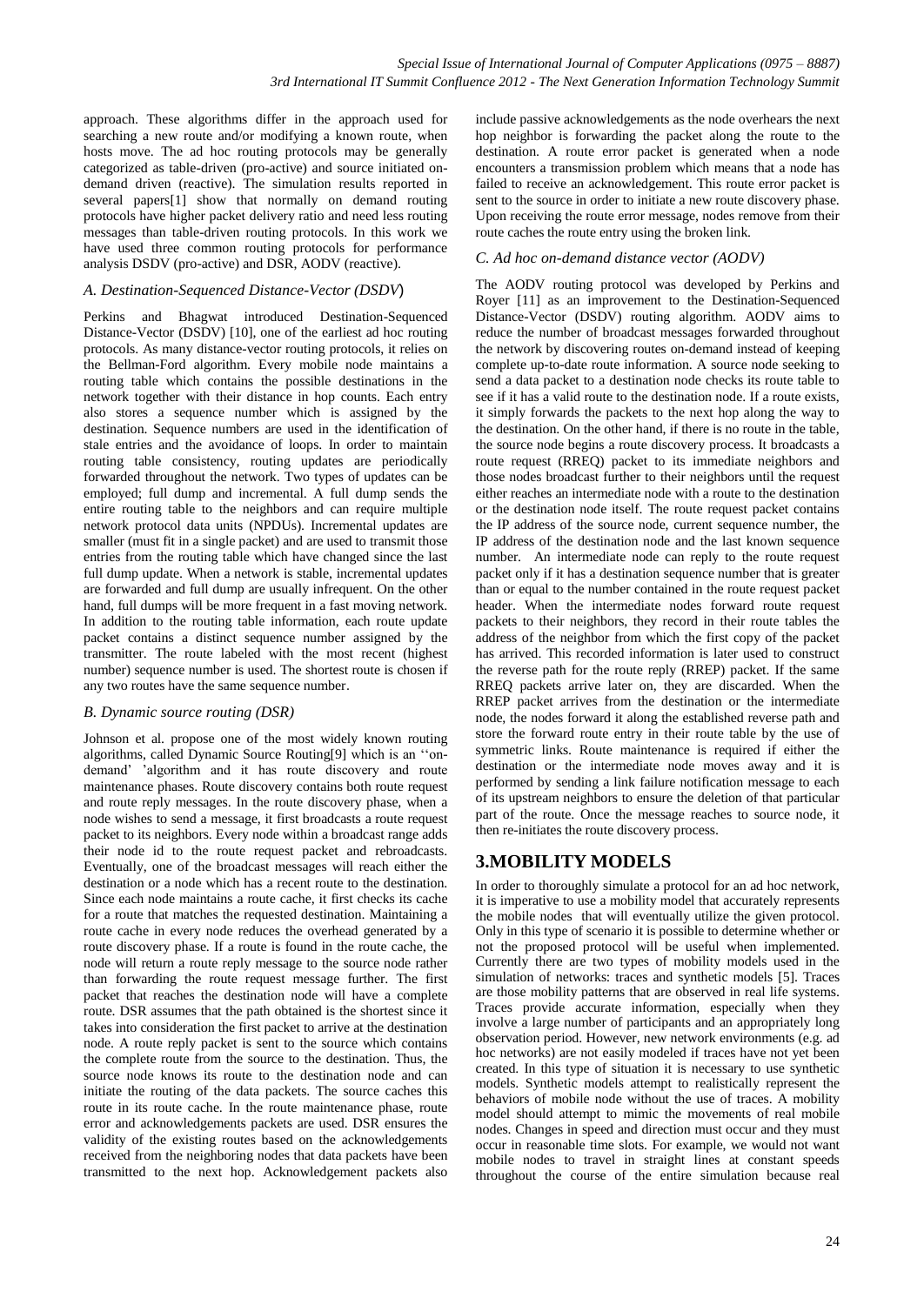mobile nodes would not travel in such a restricted manner. Different synthetic entity mobility models for ad hoc networks are:

- Random Walk Mobility Model (including its many derivatives): A simple mobility model based on random directions and speeds.
- Random Waypoint Mobility Model: A model that includes pause times between changes in destination and speed.
- Random Direction Mobility Model: A model that forces mobile nodes to travel to the edge of the simulation area before changing direction and speed.
- A Boundless Simulation Area Mobility Model: A model that converts a 2D rectangular simulation area into a torus-shaped simulation area.
- Gauss-Markov Mobility Model: A model that uses one tuning parameter to vary the degree of randomness in the mobility pattern.
- A Probabilistic Version of the Random Walk Mobility Model: A model that utilizes a set of probabilities to determine the next position of a mobile node.
- City Section Mobility Model: A simulation area that represents streets within a city.

In this work we have used two models for performance comparison, Random Waypoint Mobility Model and Citi Section Mobility Model.

#### *A. Random Waypoint Mobility Model*

The Random Waypoint Mobility Model includes pause times between changes in direction and/or speed. A Mobile node begins by staying in one location for a certain period of time (i.e., a pause time). Once this time expires, the mobile node chooses a random destination in the simulation area and a speed that is uniformly distributed between [minspeed, maxspeed]. The mobile node then travels toward the newly chosen destination at the selected speed. Upon arrival, the mobile node pauses for a specified time period before starting the process again. The Random Waypoint Mobility Model is also a widely used mobility model.

#### *B. City Section Mobility Model*

In the City Section Mobility Model, the simulation area is a street network that represents a section of a city where the ad hoc network exists [5]. The streets and speed limits

on the streets are based on the type of city being simulated. The City Section Mobility Model provides realistic movements for a section of a city since it severely restricts the traveling behavior of mobile nodes. In other words, all mobile nodes must follow predefined paths and behavior guidelines (e.g. traffic laws).

Maps are used in this model. The map is composed of a number of horizontal and vertical streets. Each street has two lanes for each direction (North and South direction for vertical streets, East and West for horizontal streets). The mobile node is allowed to move along the grid of horizontal and vertical streets on the map. At an intersection of a horizontal and a vertical street, the mobile node can turn left, right or go straight. This choice is probabilistic: the probability of moving on the same street is 0.5, the probability of turning left is 0.25 and the probability of turning right is 0.25.

In the real world, MNs do not have the ability to roam freely without regard to obstacles and traffic regulations. In addition, people typically tend to travel in similar patterns when driving across town or walking across campus. Enforcing that all MNs

follow predefined paths will increase the average hop count in the simulations compared to other mobility models.



**Figure 1. City Section mobility model**

## **4.SIMULATION SETUP AND RESULTS**

Since MANETs are not currently deployed on a large scale, research in this area is mostly simulation based.

In this paper NS-2 Simulator has been used to study network behavior under different mobility models. NS began as a variant of the real network simulator in 1989 and has evolved substantially over the past few years Furthermore; NS has a tool for the visualization of the generated trace files, entitled NAM (Network AniMator). The routing protocols used for simulation are available with NS-2. The simulator provides a mobility generator tool that can be used for many scenarios. Performances of DSDV, DSR and AODV were compared across two mobility models, the Random Waypoint Model and City Section Model, with CBR traffic and varying node speed and load. The following metrics are chosen to compare the different routing protocols:

**Packet delivery fraction** - The ratio of the data packets delivered to the destinations to those generated by the CBR sources.

**Average end-to-end delay of data packets** - This includes all possible delays caused by buffering during route discovery latency, queuing at the interface queue, retransmission delays at the MAC, and propagation and transfer times.

**Normalized routing load** - The number of routing packets transmitted per data packet delivered at the destination. Each hop-wise transmission of a routing packet is counted as one transmission.

**TABLE 1 SIMULATION PARAMETERS**

| <b>Parameter</b>          | Value                                  |
|---------------------------|----------------------------------------|
| Simulation time           | 300 seconds                            |
| Topology size             | $1000 \text{ m} \times 1000 \text{ m}$ |
| Number of mobile<br>nodes | 40                                     |
| Pause time                | 0, 100                                 |
| Speed                     | $1, 5, 10, 15, 20, 30, 40, 50$ m/s     |
| Traffic type              | CBR                                    |
| Number of<br>Connections  | 1, 5, 10                               |
| Packet rate               | 4 packet/sec                           |
| Packet size               | 512 bytes                              |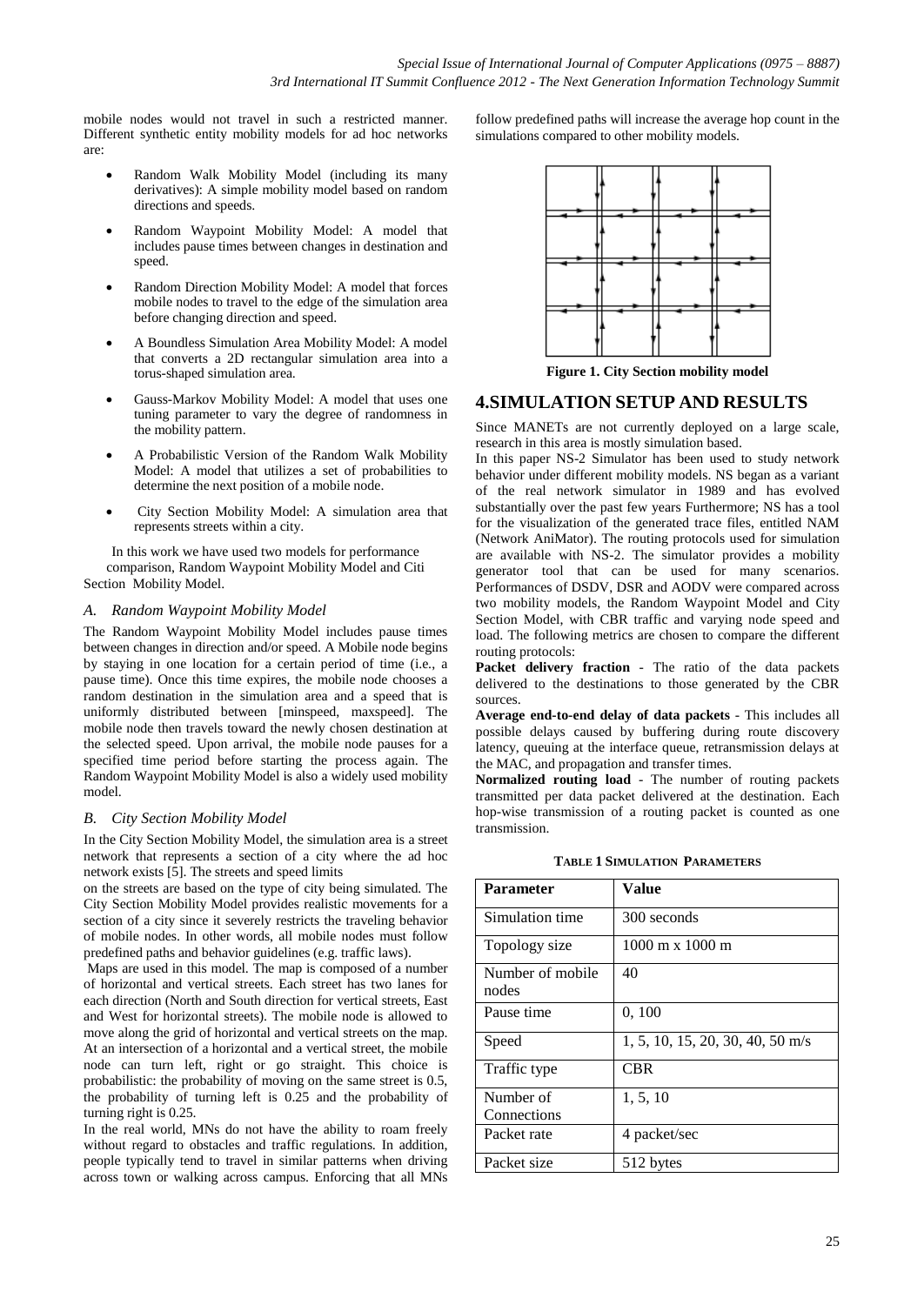Here the protocol evaluations are based on the simulation of 40 wireless nodes forming an adhoc network moving about over a 1000m x 1000m flat space for 300 seconds of simulation time with CBR traffic. Standard 802.11 MAC layer was used and transmission range in each simulation was 250 mtr. Each run of the simulation accepts as input a scenario file that describes the exact motion of each node and another communication file, which details the traffic flows in the network during the simulation period. In City section model initially the nodes are placed randomly on different lane. The movement was controlled as per the specification of the model. If a node moves beyond the area it is reinserted at the beginning position in the opposite lane on the same street.

After generating different scenario file and traffic load communication file with varying parameters, simulation is performed. To measure the ability of a routing protocol to react to different mobility model the routing metrics are evaluated for a variety of movement patterns (scenario file) for the mobile nodes as well as variety of traffic loads (communication file).To have a fair comparison of capabilities and the weaknesses, both mobility models are tested with identical parameters.

After each simulation, trace files recording the traffic and node movements are generated. These files need to be parsed in order to extract the information needed to measure the performance metrics.



**Figure 2. RWP- packet delivery ratio vs. speed**



**Figure 3. City Section- packet delivery ratio vs. speed**



**Figure 4. . RWP- average end to end delay vs. speed**



**Figure 5. City Section- average end to end delay vs. speed**



**Figure 6. RWP- normalized routing overhead vs. speed**



**Figure7. City Section- normalized routing overhead vs. speed**